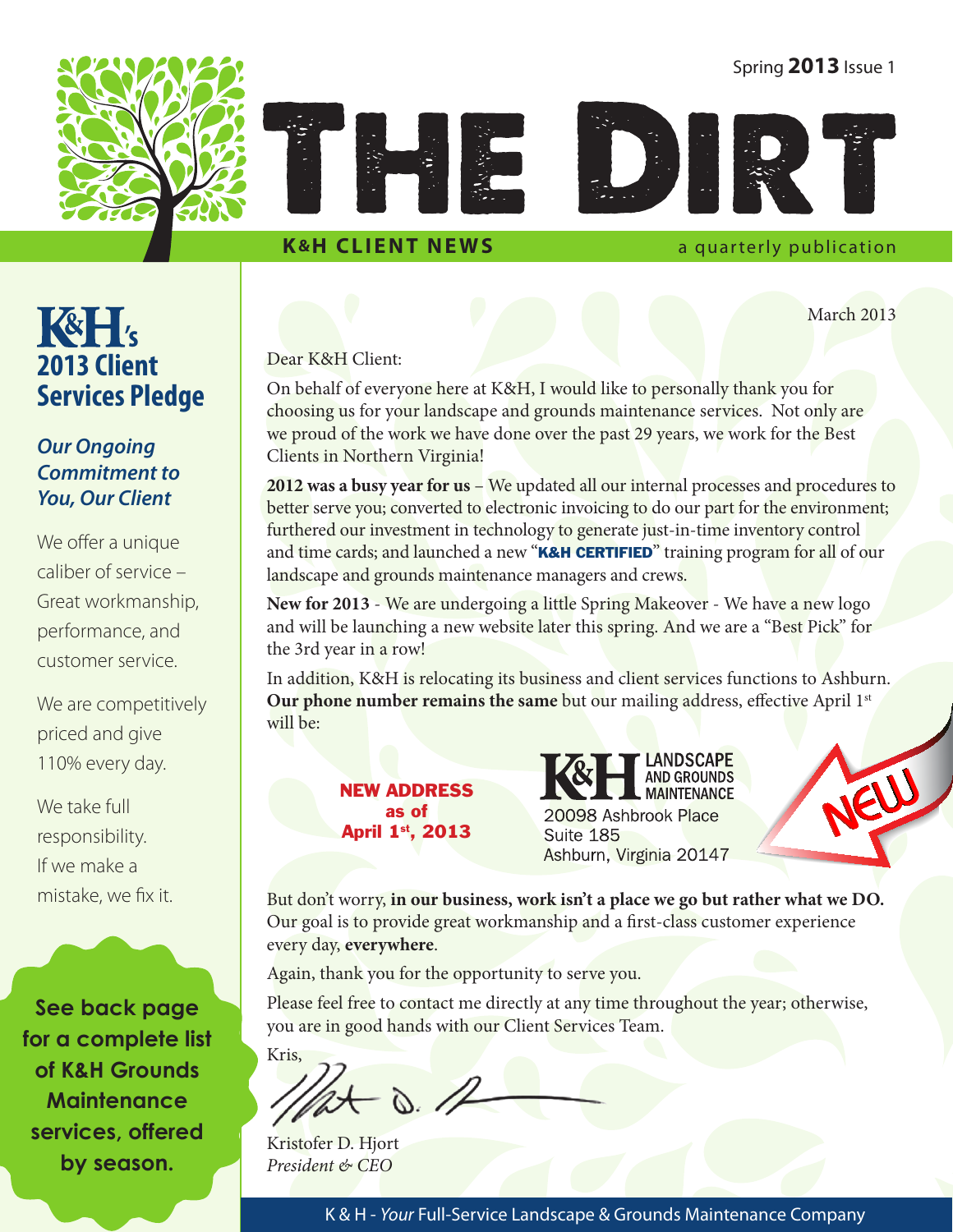### **@ Your Service**

#### **K&H's Client Services Department**

Contact Danielle Pearson, Lead Client Services Representative, at **703-849-1272** or **dpearson@kandhlawnservice.com** with any questions, requests, or changes to your account.

- 4**Want to Make Changes to Your Account?** Have a new phone number, e-mail address, or credit card information? Contact us today.
- 4**Need to Reschedule Service?** Our Client Services Department needs a minimum of 48-hours notice to cancel your scheduled service, notify crews, and reschedule your service for another date.
- **Interested in Scheduling an Additional Service with Us?** We can usually schedule new service and/or special requests within 48 hours. Contact our Client Services Department with your request.
- 4**Have Any Other Special Requests?** Let us know as we are happy to accommodate you the best we can.
- 4**Requesting an Estimate** Client Services can facilitate that too.
- **Task Dispatch Notifications** Our enterprise software system automatically generates and sends electronic notices, via e-mail, when a service call or request has been completed. Clients are welcome to opt out of these e-mail distributions, just let us know.
- 4**Understand What "Man Hours" Are?**  They are the total number of hours spent working on a job or project, by person and by hour. Example: A 2-Man Crew x 4 hours on a job at a client's property = 8 total hours. The client will be billed for 8 hours @ "\$x"/hour.

#### New Website Coming Soon!

Loaded with lots of new features – Sign-up for services on-line, get inspired by our project gallery, download forms and resources – we'll be back in touch soon with a launch date.



ASAP

### **K&H Proud to be Named "Best Pick" – Third Year in a Row!**

*EBSCO Research's 2013 Northern Virginia Best Pick Reports*

K&H has been named a 2013 Best Pick by EBSCO Research, an independent consumer research firm that produces the publication *Best Pick Reports*.

Every year, EBSCO Research conducts thousands of telephone interviews with homeowners who have had recent experiences with home service providers. Through these reviews, EBSCO Research identifies top-performing companies and showcases them in its annual report.



For companies to achieve Best Pick status, they must meet EBSCO Research's stringent criteria for qualification, which includes achieving an A-rating from the reviews given by more than 100 of their customers. By holding home service providers to such high standards, EBSCO Research ensures homeowners have the most reliable resource for finding quality companies in their neighborhood.

### **Change in Payment Address - Update Your Files**

#### *New Mailing Address for Submitting Payments*

K&H is relocating its business and client services functions to Ashburn. Our phone number remains the same but our mailing address, effective **April 1<sup>st</sup>** will be:

#### **Mailing Address**

20098 Ashbrook Place Suite 185 Ashburn, Virginia 20147 **Tel:** 703-849-0713 **E-Mail:** customerservice@kandhlawnservice.com **Fax:** 703-849-0728

#### **Hours: Monday - Friday, 8:30 AM – 4:30 PM**

Any voice mails or e-mails received after hours will be responded to the following business morning.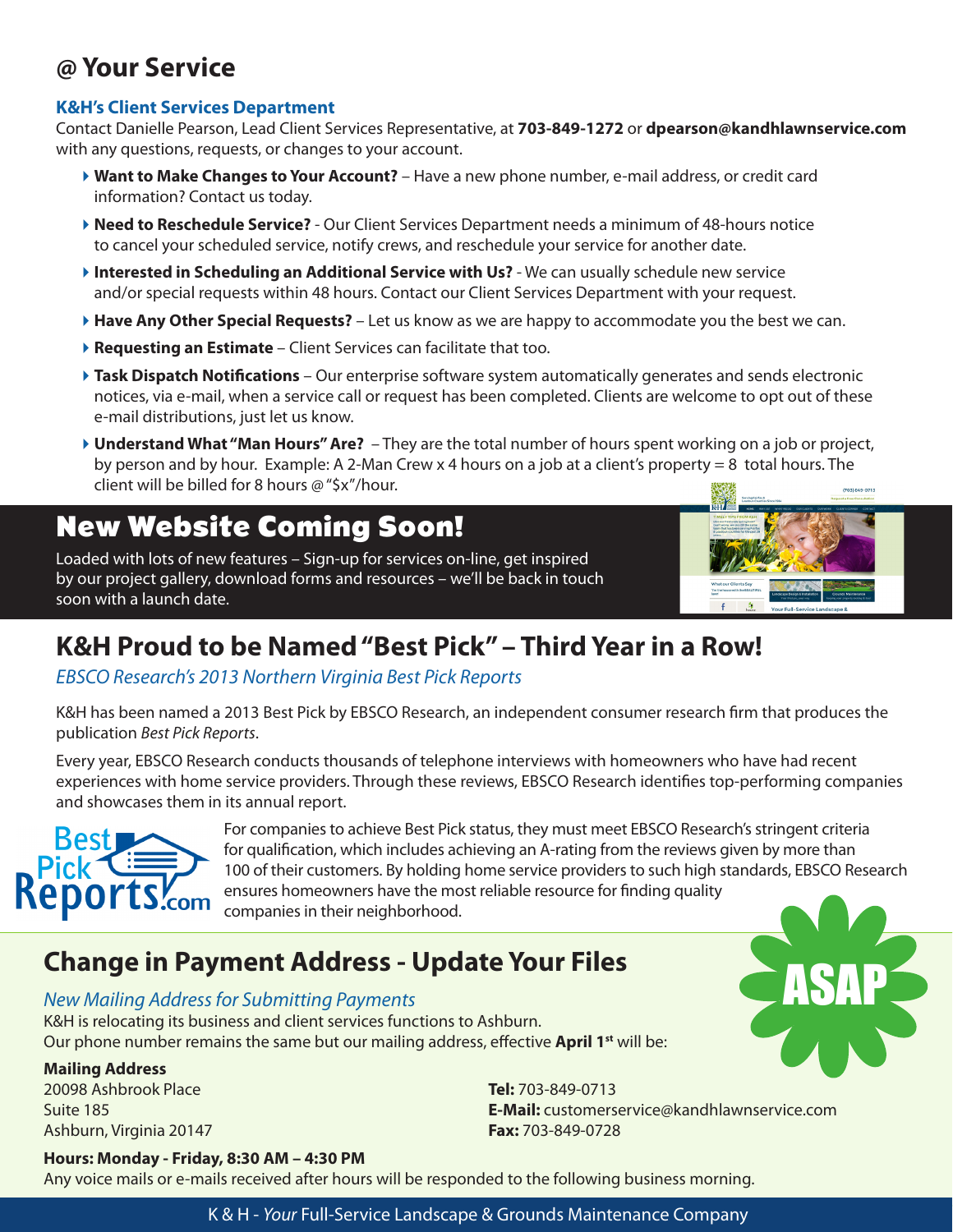

#### **New 2013 Policies**

#### **Dog Policy**

*Please Keep Your Pets Inside When K&H Crews Are On-Site*

A dog bite incident this past fall involving a client's dog and a member of K&H's staff prompted us to establish a company-wide Dog Policy on behalf of better serving you, our client, while keeping our staff out of harm's way.

As always, we will do our best to satisfy special requests on your Service Day. Dogs are treasured members of many of our families too so "we get it;" just give us a call.

If they are found outside when K&H crews arrive –

- The Crew Leader/Manager will ring the front doorbell to see if someone is home. If so, please bring your dog(s) inside.
- ▶ If nobody is at home, the Crew Leader/Manager will call K&H's Client Services Team who will then attempt to notify you of the situation (using primary phone number on file).
	- If K&H is unable to provide service, clients may be charged for the visit.

If nobody is home, the Crew Leader will leave a door hanger stating "Unable to service due to dog(s) being outside."

K&H employees are not permitted to enter the area if dog(s) are present. If they are let outside while crews are on-site, employees have been instructed to leave the premises.

Please contact our Client Services Department with any special requests. Otherwise, thank you for your consideration.



#### **Invisible Dog Fence on Client's Property**

*It's Your Responsibility; Please Mark with Flags*

Clients, or having a third party, e.g., the company who installed/ maintains the fence, are responsible for marking the invisible dog fence throughout the property PRIOR to K&H Crews providing any service that would break the line – edging, irrigation, aeration.

K&H Crews are NOT responsible for repairing (or paying for the repair) of any broken lines.

At a client's request, K&H will repair broken lines for \$50 per man hour (any necessary supplies and/or parts will be billed extra).

In most cases, the company who maintains your fence will happily supply you with flags in order to properly mark the fence throughout your property. If necessary, contact K&H's Client Services Department to request flags from us.

#### **2013 Service Offerings**



#### **Master Plans or Project Based**

From concept development through turnkey site development – K&H is with you every step of the way.

#### **Landscape Design & Installation**

- ▶ Outside Living Spaces Outdoor Kitchens, Fireplaces, Grilling & Dining Areas
- ▶ Patios, Walkways, Retaining Walls, Gazebos & Pergolas, Terraces
- 4Garden Design
- ▶ Drainage Systems
	- Erosion Problems, Grading Issues, Extending Downspouts, French Drains
- ▶ Outdoor Lighting
- ▶ Trees, Shrubs, Perennials and Annuals Installation
	- Tree Care Services (Certified Arborist on Staff)
	- Soil Analysis & Amendments

#### **Taking an Extended Vacation? Have a Rental Property?**

K&H offers 24/7/365 grounds maintenance services to all its clients. In addition, we have helped to avert potential flooding issues in clients' absence, discovered outdoor leaks, and have removed fallen trees on vacated properties, to name a few. We e-mail before & after pictures, keeping you informed every step of the way.

#### **K&H's Personal Gardener Services**

Personally managed, professionally maintained.

#### **Consulting**

Take advantage of our expertise – Many of our clients tap on our industry knowledge and hands-on experience. As an industry leader for almost 30 years, we are regularly contacted for our advice and counsel.

- ▶ Caring for a Maturing Landscape
- ▶ Certified Arborist Consultation
- ▶ Master Plans
- ▶ Second Opinions